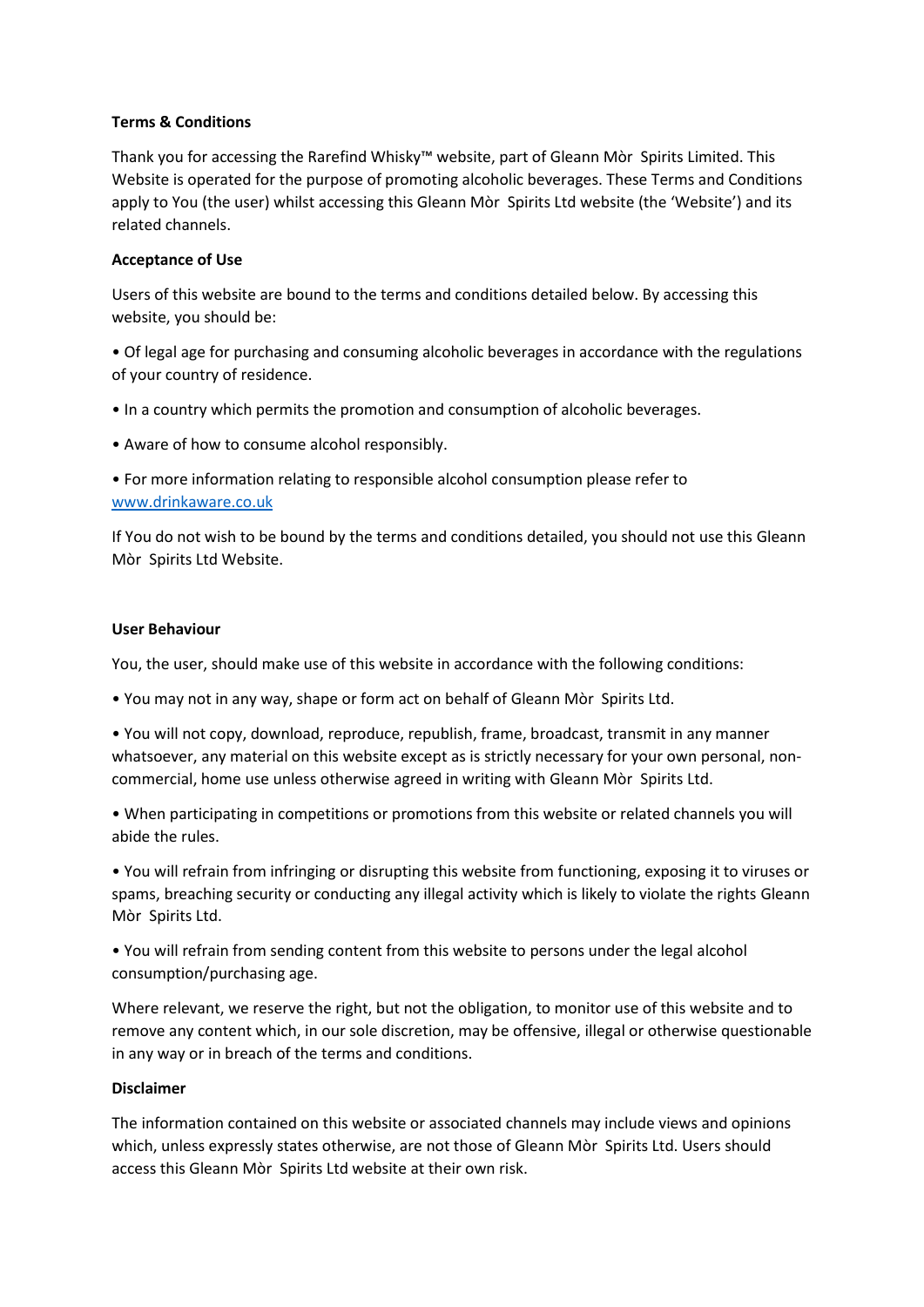### **Liability/Warranty**

Whilst we aim to ensure that the content on this website is correct, Gleann Mòr Spirits Ltd cannot give any warranty as to the accuracy or completeness of this website. Nor can Gleann Mòr Spirits Ltd guarantee that this website will operate error-free, uninterrupted or free from any so-called computer viruses. This website and its content are provided 'as is'. Gleann Mòr Spirits Ltd do not accept responsibility for any loss or damage You may encounter because of placing trust in the information found on this website. Appropriate research should be taken by the user before placing reliance upon the content found on this website. Any reliance placed on information found on this website should be done at the users own risk.

### **Third Party Website**

Gleann Mòr Spirits Ltd have no control of, accept no responsibility for and do not endorse any content found within any third-party website which may be linked to this Gleann Mòr Spirits Ltd website. Links to these websites are to ease access for the user. Any reliance placed on information found on a third-party website should be done at the user's own risk.

### **Privacy**

By providing personal information to Gleann Mòr Spirits Ltd, you consent to this information being used for purposes detailed in the Privacy Policy of this website. Where possible, we shall comply with all applicable UK data protection legislation. If at any time your details change, or you would like us to cease from using your information for the purposes mentioned in the Privacy Policy please contact u[s hello@theglasgowgin.com.](mailto:hello@gmspirits.com)

#### **Competitions**

Should Gleann Mòr Spirits Ltd Limited or one of its sub-brands run a competition the following terms and conditions apply:

• By entering our competitions, you confirm that you are of legal drinking age and the UK is your country of residence.

- Employees of the Promoter, their families and anyone professionally involved with these competitions are excluded from participating.
- You may only enter once.
- The competition will terminate at midnight (GMT) on the date set unless otherwise specified.

• Any competition entry containing individuals Gleann Mòr Spirits Ltd consider to be under 18 will be excluded from the competition and Gleann Mòr Spirits Ltd reserves the right to hide or remove this content from any of their digital channels.

• Gleann Mòr Spirits Ltd reserve the right to exclude competition entries they deem to be illegal, explicit, abusive or offensive in any way and hide or remove this content from any of their digital channel.

• Gleann Mòr Spirits Ltd reserve the right to exclude competition entries that appear to encourage irresponsible drinking or behaviour and hide or remove this content from any of their digital channel.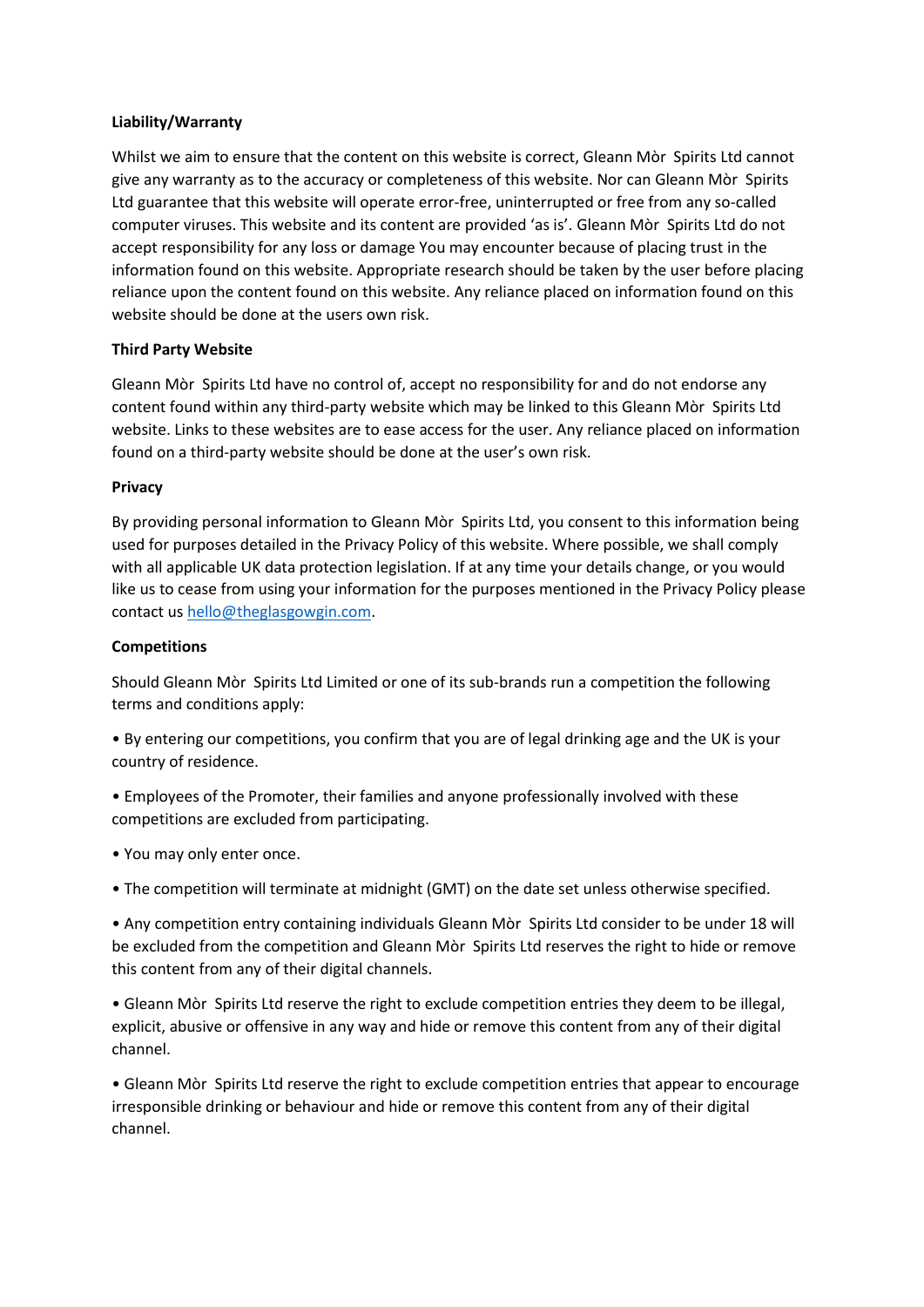• Gleann Mòr Spirits Ltd reserve the right to hide or remove content from any of their digital channels that contains references to competitors of Gleann Mòr Spirits Ltd or any thirdparty logos or trademarks.

## Competitions – The Prize

There will be no cash or other alternative to the prize offered. Prizes are not transferable.

Competitions - Winner Selection

- Winners will be chosen at random by a Gleann Mòr Spirits Ltd employee or associate.
- The winners will be notified via email after each competition has ended.
- The judges' decision is final. No correspondence will be entered.

## **VAT and Customs charges**

If goods are to be returned to Gleann Mor Spirits Co Ltd, they must be returned in their original packaging, within 14 days of purchase. You will be refunded for the goods once received back into our warehouse, minus applicable shipping costs, unless the return concerns faulty or damaged goods. Contact us at hello@theglasgowgin.com if you would like to return your goods back to us and we will help you to do this. If there is a problem with your order or items are faulty, you must inform Gleann Mor Spirits Co Ltd within 30 days of receipt of the order to obtain a refund. To report a problem please contact the help desk at hello@theglasgowgin.com. We are unfortunately unable to offer refunds after this time period has elapsed, but we will do everything in our power to try to work something out. If an attempted delivery is obviously damaged, you are within your rights to refuse the order, at which point it will be returned to us. If you choose to do this, please contact our helpdesk at hello@theglasgowgin.com and we will issue either a resend of the order, or a full refund, whichever is preferable. We cannot accept responsibility for delivery failure if you provide an incorrect address and postal code or incorrect contact telephone number. Please check this information when placing your order. As our online gift vouchers are issued as a code (sent automatically when placing the order) we are unable to offer a refund on these purchases.

# **Data Collected/Usage**

Data and/or files submitted on Gleann Mòr Spirits Ltd.com will be retained for the purposes of administering competition winners. Competition entrant's consent to the Promoter's use and processing of the entrant's personal data/files in connection with the competition. The Promoter may use such details to let the entrant know about other products, services and promotions which they think may be of interest to the entrant. Participants consent to their submitted data/files being used for Marketing purposes by the Promoter but may opt out at any time by emailing hello@theglasgowgin.com. If submitting a story, photo or video as part of a competition, the participant agrees to Gleann Mòr Spirits Ltd (or one of their brands) making use of this content within online promotional channels such as website and social media pages. Participants may opt out of receiving further emails from Gleann Mòr Spirits Ltd, any of their brands or from 3rd parties and may request their details be removed from the database by emailin[g hello@theglasgowgin.com.](mailto:hello@gmspirits.com)

# **Special Offer Codes**

Customers may only redeem offer codes for one transaction. Offer codes may not be used in conjunction with any other offer. All offers are inclusive of VAT and exclusive of shipping charges